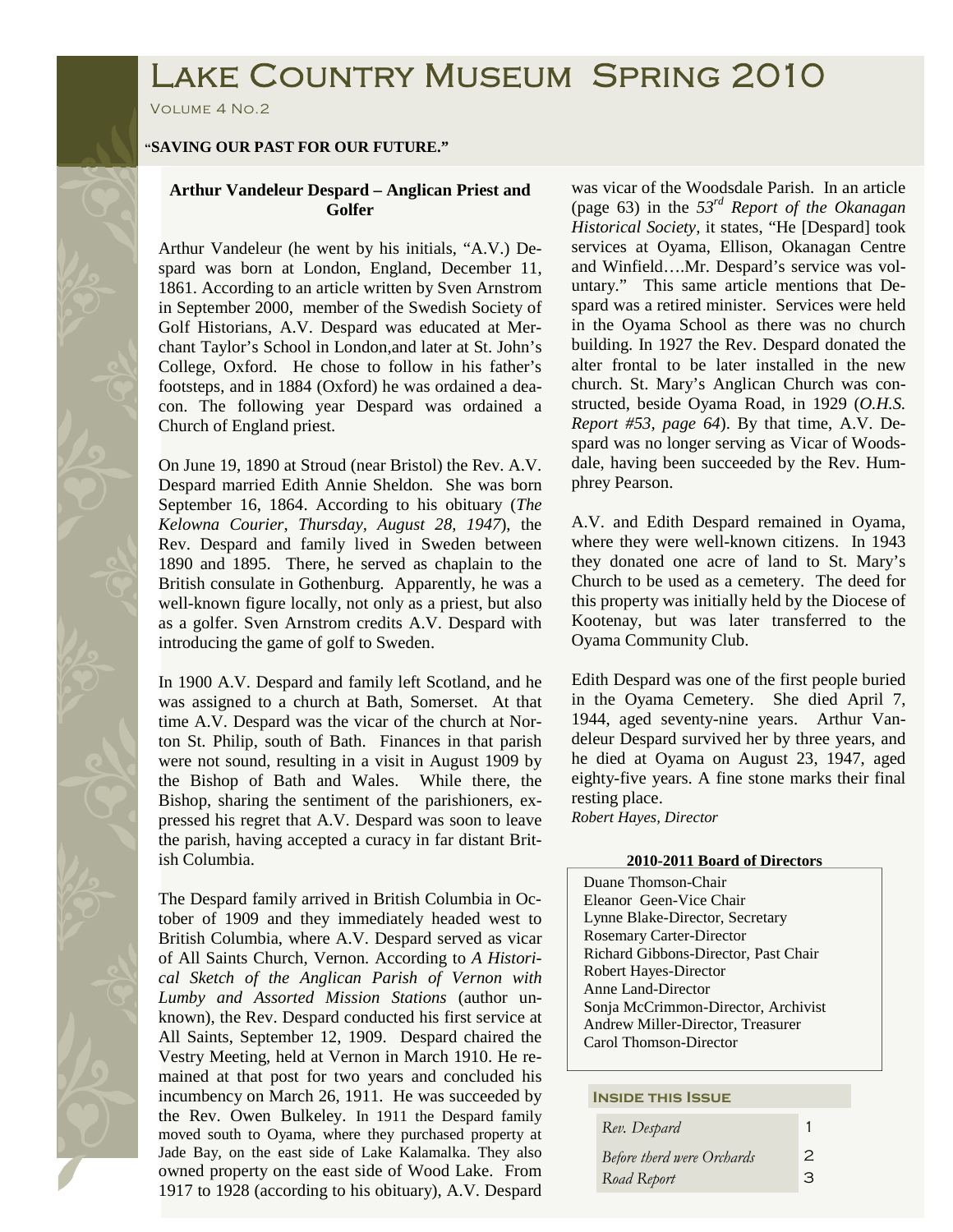

On display at the District of Lake Country

It was the discovery of gold in British Columbia that was responsible for ranches in the Okanagan. Although there was gold found in the Okanagan Valley, the big discoveries were on the Fraser River and in the Cariboo. Gold miners needed supplies and food and the first to supply them were Americans, taking cattle and wagons of supplies up the old Fur Brigade trail to Fort Kamloops and on into the Cariboo. It wasn't long before they realized that it would be easier and more economic to drive the cattle to the grasslands of the Bonaparte River and the Okanagan Valley and over-winter them there, arriving earlier in the goldfields when the price of beef was higher. The Government of New Caledonia as British Columbia was then, was not slow to set up customs stations and start taxing the drovers. The Colonial government then saw the potential for permanent settlement and decided to set up a preemption with the Land Ordinance Act that provided for the acquisition of 160 acres of land by British citizens for a low price provided that the land was occupied continuously and improvements were made to it. Americans were not eligible. Some of the American drovers saw the potential for the accumulation of large tracts of land, so they became citizens and settled down to raise cattle. They were joined by British and Anglo-Irish men, many of whom were former soldiers. All began raising cattle and consolidating land. As one gold mining area declined, others were discovered and when the Canadian Pacific railway was completed, the ranchers started shipping cattle to the coast and to the prairies. They raised horses, sheep and swine as well as beef cattle. The bunch grass was showing the effects of overgrazing and ranchers started experimenting with growing forage crops. Alfred and William Postill were particularly acute and inventive. They established their own butcher shop, planted an orchard and a vineyard, grew peanuts and alfalfa and even installed the first telephone lines in the Interior in 1891. It ran between their own houses and that of Thomas Wood. By the turn of the century, it was becoming clear that large ranches were not sustainable. The easy grass was gone, the prices for beef had dropped and the original ranchers were getting old and tired. The pressure for land from newcomers was rising and with the building of irrigation systems, it became attractive to sell the land and let it be subdivided. Thomas Wood sold 4000 acres to C.B LeFoy, who subdivided it into smaller parcels for fruit growing. The Postills sold out in 1903 also and gradually the big ranches gave way to orchards. *Sonja McCrimmon, Archivist*